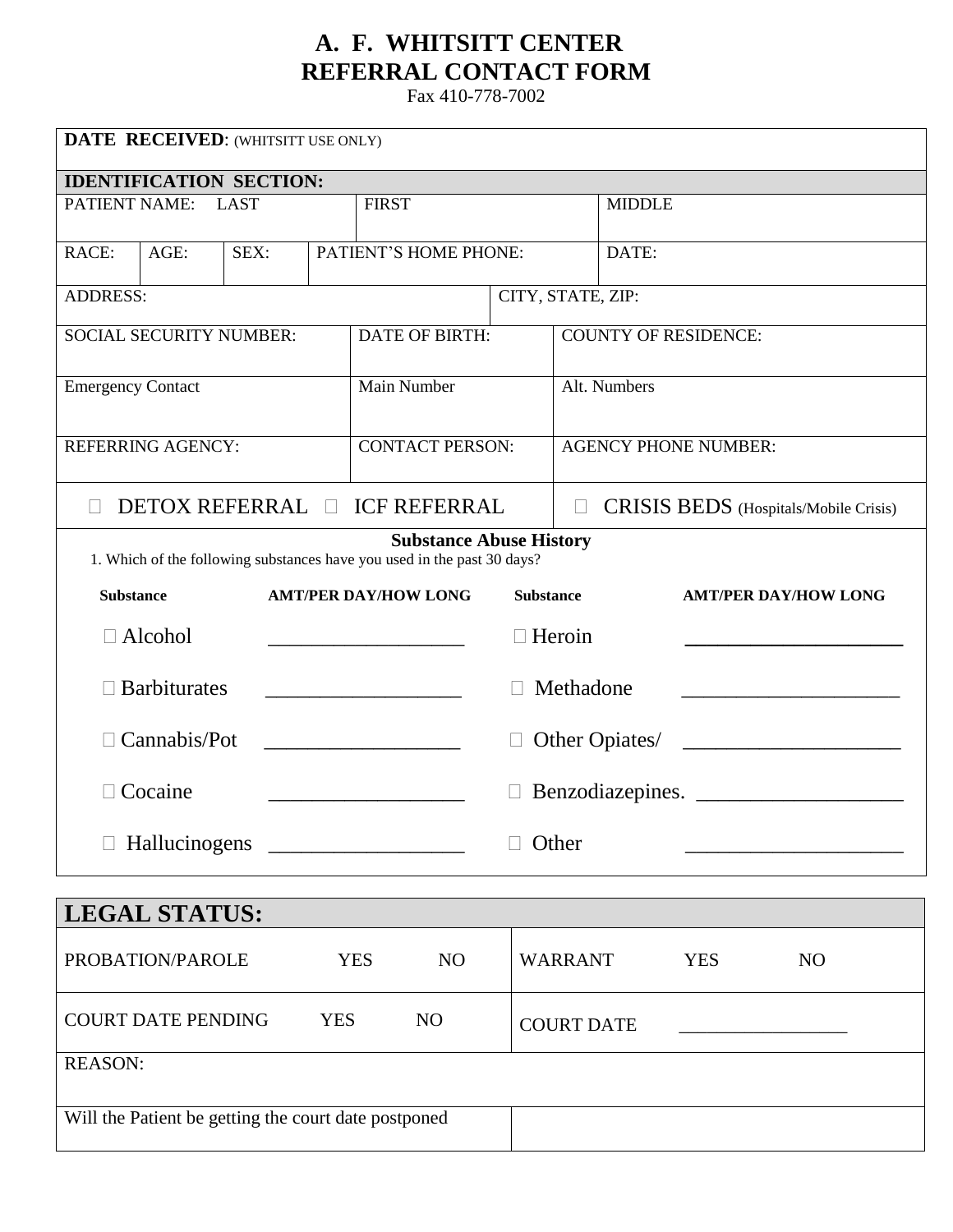| <b>PSYCHIATRIC STATUS:</b>                                                             |                                                                                                                                                            |                       |                  |                          |                  |                 |                   |  |                    |  |        |  |  |
|----------------------------------------------------------------------------------------|------------------------------------------------------------------------------------------------------------------------------------------------------------|-----------------------|------------------|--------------------------|------------------|-----------------|-------------------|--|--------------------|--|--------|--|--|
|                                                                                        |                                                                                                                                                            | <b>Currently</b>      |                  | Within the<br>past month |                  | <b>Lifetime</b> |                   |  |                    |  |        |  |  |
| 1. SUICIDAL THOUGHTS/ATTEMPTS                                                          | <b>YES</b>                                                                                                                                                 | <b>NO</b>             | <b>YES</b>       | NO                       |                  | <b>YES</b>      | NO <sub>1</sub>   |  |                    |  |        |  |  |
| THOUGHTS OF SELF MUTILATION (ACTS)<br>2.                                               | <b>YES</b>                                                                                                                                                 | NO                    | <b>YES</b>       | NO                       |                  | <b>YES</b>      | N <sub>O</sub>    |  |                    |  |        |  |  |
| HOMICIDAL THOUGHTS/ATTEMPTS<br>3                                                       | <b>YES</b>                                                                                                                                                 | NO                    | <b>YES</b>       | NO                       |                  | <b>YES</b>      | NO                |  |                    |  |        |  |  |
| 4. HALLUCINATIONS                                                                      | <b>YES</b>                                                                                                                                                 | NO                    |                  | YES NO                   |                  | YES NO          |                   |  |                    |  |        |  |  |
| 1. If the answer is yes to any of the above, Please explain with detailed information. |                                                                                                                                                            |                       |                  |                          |                  |                 |                   |  |                    |  |        |  |  |
| 2.                                                                                     | Yes<br>Is patient psychiatrically stable to participate in treatment and follow all the<br>N <sub>o</sub><br>rules and regulations of the Whitsitt Center. |                       |                  |                          |                  |                 |                   |  |                    |  |        |  |  |
| PREVIOUS PSYCHIATRIC TREATMENT                                                         |                                                                                                                                                            |                       |                  |                          | WHEN:            |                 |                   |  |                    |  |        |  |  |
| PSYCH MEDS TAKEN                                                                       |                                                                                                                                                            |                       |                  |                          | WHERE:           |                 |                   |  |                    |  |        |  |  |
| 1.                                                                                     |                                                                                                                                                            |                       |                  |                          | DIAGNOSIS:       |                 |                   |  |                    |  |        |  |  |
| 2.                                                                                     |                                                                                                                                                            |                       |                  |                          | <b>DIAGNOSIS</b> |                 |                   |  |                    |  |        |  |  |
| 3.                                                                                     |                                                                                                                                                            |                       |                  |                          | PSYCHIATRIST:    |                 |                   |  |                    |  |        |  |  |
| <b>MEDICAL STATUS:</b>                                                                 |                                                                                                                                                            |                       |                  |                          |                  |                 |                   |  |                    |  |        |  |  |
| Current<br>Medications                                                                 | Dose<br>Frequency                                                                                                                                          | How<br>long<br>on med | doctor           | Current<br>Medications   |                  |                 | Dose<br>Frequency |  | How long<br>on med |  | doctor |  |  |
| 1.                                                                                     |                                                                                                                                                            |                       |                  | 4.                       |                  |                 |                   |  |                    |  |        |  |  |
| 2.                                                                                     |                                                                                                                                                            |                       |                  |                          |                  |                 |                   |  |                    |  |        |  |  |
| 3.                                                                                     | 6.                                                                                                                                                         |                       |                  |                          |                  |                 |                   |  |                    |  |        |  |  |
| MEDICAL PROBLEMS, RECENT ILLNESSES OR INJURIES:                                        |                                                                                                                                                            |                       |                  |                          |                  |                 |                   |  |                    |  |        |  |  |
| 1.                                                                                     |                                                                                                                                                            |                       | 2.               |                          |                  |                 |                   |  |                    |  |        |  |  |
| 3.                                                                                     |                                                                                                                                                            |                       | $\overline{4}$ . |                          |                  |                 |                   |  |                    |  |        |  |  |
| admission.                                                                             | History of +PPD Yes__ No__ If yes, Patient must have Xray prior to<br>ALLERGIES:                                                                           |                       |                  |                          |                  |                 |                   |  |                    |  |        |  |  |

٦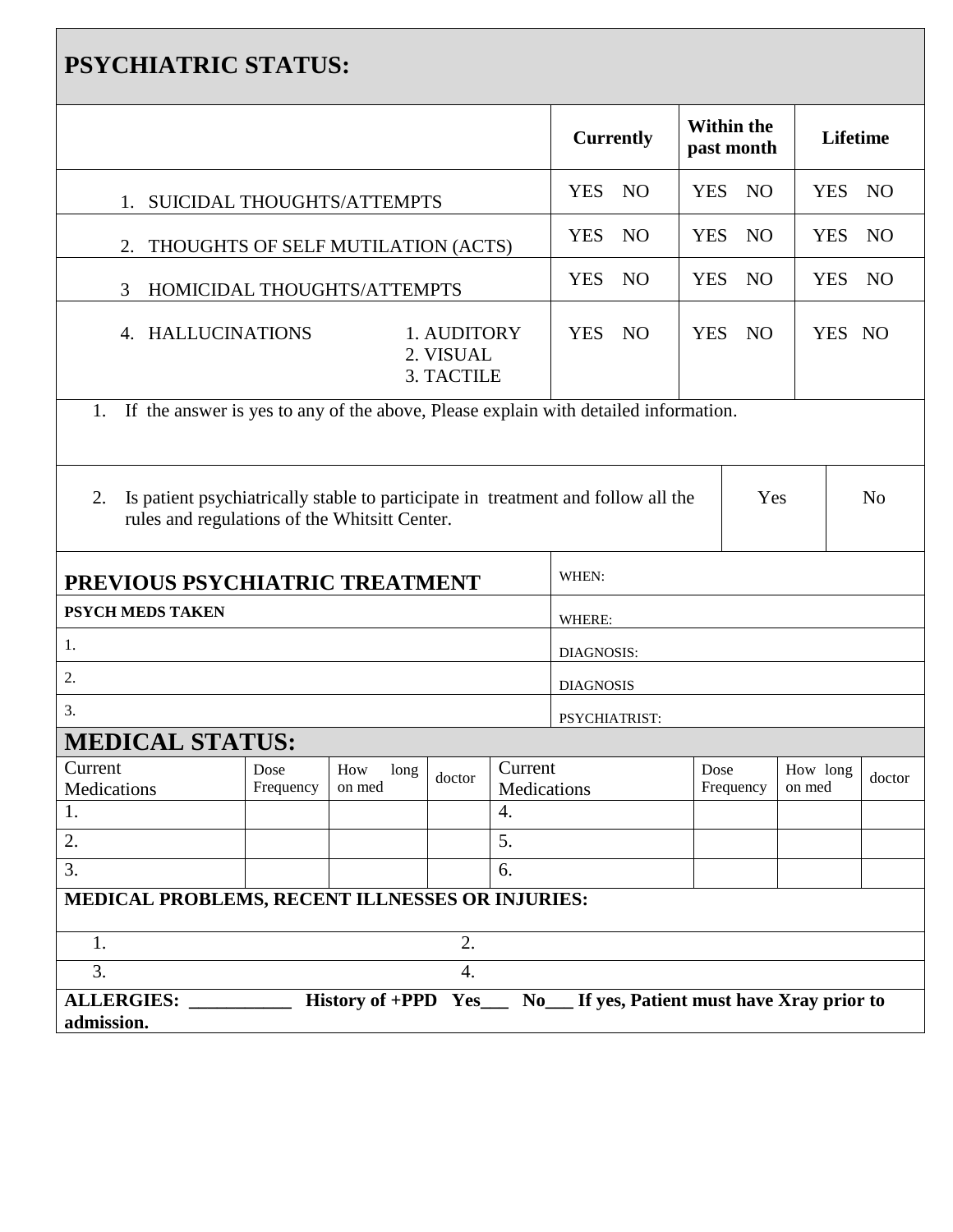# **A.F WHITSITT CENTER**

| <b>INSURANCE:</b>                        |              |     |                 |
|------------------------------------------|--------------|-----|-----------------|
| DOES THIS PATIENT HAVE HEALTH INSURANCE? |              | YES | NO <sub>1</sub> |
|                                          |              |     |                 |
| POLICY #:                                |              |     |                 |
| PRECERTIFICATION DATE:                   |              |     |                 |
| NAME OF REPRESENTATIVE CONTACTED:        |              |     |                 |
| LENGTH/TYPE OF TREATMENT AUTHORIZED:     |              |     |                 |
| <b>ASSESSOR'S SIGNATURE</b>              | TITLE: DATE: |     |                 |

# **DSM-V Diagnostic Codes for Substance –Use Disorders\***

Please circle all appropriate diagnosis or indicate the absence of any substance dependence or substance abuse disorder below. In addition, please record the DSM-IV codes and labels of any non substance-related diagnoses in the chart below.

|                  | Dependence         | Abuse              |                 | Dependence         | Abuse              |
|------------------|--------------------|--------------------|-----------------|--------------------|--------------------|
| Alcohol          | F <sub>10.20</sub> | F <sub>10.10</sub> | Nicotine        | F17.20             | F <sub>17.10</sub> |
| Amphetamines     | F <sub>15.20</sub> | F <sub>15.10</sub> | Opioids         | F <sub>11.20</sub> | F11.10             |
| Cannabis         | F12.20             | F <sub>12.10</sub> | Phencyclidine   | F <sub>19.20</sub> | F <sub>19.10</sub> |
| Cocaine          | F <sub>14.20</sub> | F <sub>14.10</sub> | Sedatives, etc. | F13.20             | F13.10             |
| Hallucinogens    | F <sub>16.20</sub> | F <sub>16.10</sub> | Other/Unknown   |                    |                    |
| <b>Inhalants</b> | F18.20             | F <sub>18.10</sub> |                 |                    |                    |
| AXIS I:          |                    |                    |                 |                    |                    |
| AXIS II:         |                    |                    |                 |                    |                    |
| AXIS III:        |                    |                    |                 |                    |                    |
| AXIS IV:         |                    |                    |                 |                    |                    |
| AXIS V:          |                    |                    |                 |                    |                    |

I agree that the above information is accurate and complete. I agree to bring a 30 day supply of all prescribed medications including over the counter medications that I am currently using. Misrepresentation of the information provided on this form may result in denial of admission.

PATIENT SIGNATURE/DATE: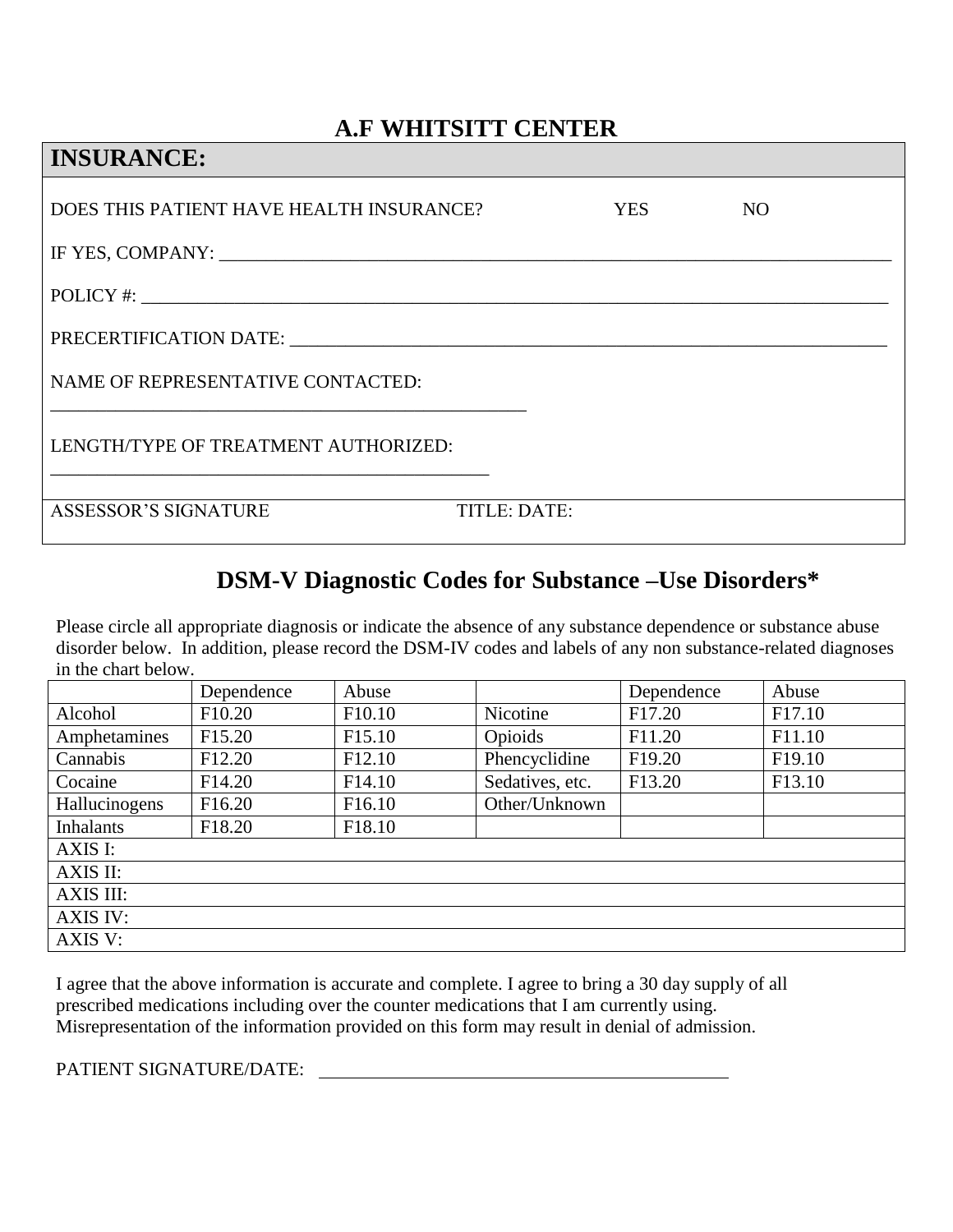# **ASAM ADMISSION CRITERIA**

|                                                            | LEVEL 1 (1-8 HRS/WK)                                                                                                                                                                                                                                                                                                                                                                                                                                                                                                                                              | LEVEL $2(9-56+HRS/WK)$                                                                                                                                                                                                                                                                                                                                                                                                                                                                                                                                                                      | LEVEL 3&4 (24HRS/DAYS)                                                                                                                                                                                                                                                                                                                                                                                                                                                                                                                                                         |
|------------------------------------------------------------|-------------------------------------------------------------------------------------------------------------------------------------------------------------------------------------------------------------------------------------------------------------------------------------------------------------------------------------------------------------------------------------------------------------------------------------------------------------------------------------------------------------------------------------------------------------------|---------------------------------------------------------------------------------------------------------------------------------------------------------------------------------------------------------------------------------------------------------------------------------------------------------------------------------------------------------------------------------------------------------------------------------------------------------------------------------------------------------------------------------------------------------------------------------------------|--------------------------------------------------------------------------------------------------------------------------------------------------------------------------------------------------------------------------------------------------------------------------------------------------------------------------------------------------------------------------------------------------------------------------------------------------------------------------------------------------------------------------------------------------------------------------------|
| <b>WITHDRAWAL</b><br><b>POTENTIAL</b>                      | _Minimal risk of severe withdrawal                                                                                                                                                                                                                                                                                                                                                                                                                                                                                                                                | _Minimal risk of severe withdrawal                                                                                                                                                                                                                                                                                                                                                                                                                                                                                                                                                          | _Severe withdrawal risk                                                                                                                                                                                                                                                                                                                                                                                                                                                                                                                                                        |
| <b>BIOMEDICAL</b><br><b>CONDITIONS</b>                     | None or very stable                                                                                                                                                                                                                                                                                                                                                                                                                                                                                                                                               | Will not interfere with treatment; or<br>Can be provided in outpatient treatment                                                                                                                                                                                                                                                                                                                                                                                                                                                                                                            | Continued use jeopardizes physical health for<br>concomitant biomedical conditions; or<br>Requires medical monitoring or management                                                                                                                                                                                                                                                                                                                                                                                                                                            |
| <b>EMOTIONAL</b>                                           | None or very stable(Not manifesting<br>stress behavior or instability); and/or<br>_Anxiety, guilt, depression is related to<br>use problems; if not Psych services are<br>provided; and<br>No risk harming self or others                                                                                                                                                                                                                                                                                                                                         | _Mild severity, with potential to distract<br>from recovery (unstable over 72 hr period,<br>e.g., distractibility, negative emotions,<br>generalized anxiety);needs monitoring; or<br>_Addiction related abuse/negative of family;<br>or<br>_Mild risk of endangering self or others,<br>(thoughts of but no active plans); or<br>_Stable disorder that requires monitoring or<br>management (Can spontaneously describe<br>methods to cope with mental disorder and<br>demonstrates resolve to focus on addictions<br>treatment)<br>PHP: needs stabilization                               | Emotional/behavioral symptoms necessitate<br>24-hr structured environment to allow focus on<br>recovery or to shape behavior; or<br>_Current suicidal/homicidal thought s with no<br>active plan and a history of gestures or threats; or<br>_Manifesting stress behaviors related to losses<br>to extent activities of daily living are impaired;<br><b>or</b><br>_History or presence of violent or disruptive<br>behavior during intoxication with imminent<br>danger to self or others; or<br>Personality disorder requiring continuous<br>boundary setting interventions. |
| <b>TREATMENT</b><br><b>ACCEPTANCE</b><br><b>RESISTANCE</b> | Expresses willingness to cooperate with<br>the treatment plan and the attend all<br>scheduled activities; and<br>Needs motivating and monitoring<br>strategies but does not need structured<br>milieu.                                                                                                                                                                                                                                                                                                                                                            | _Resistance high enough to require<br>structured program, but not so high as to<br>render out-patient treatment ineffective<br>(willing to participate in most respects but<br>may have reservations; e.g. does not offer any<br>benefit from treatment, strong objections to<br>frequency of groups, motivation is to avoid<br>jail); or<br>_Failure of motivating interventions at<br>different levels of care; or<br>_Attributes drug problems to externals<br>(unable to elaborate on the relationship of<br>life problems to alcohol/drug abuse in a<br>specific and detailed manner). | Despite serious consequences or effects of the<br>addictions, client does not accept or relate to the<br>severity of theses problems; or<br>_Marked difficulty with or opposition to<br>treatment, does not appear to be committed to<br>seeking treatment, and requires intensive<br>motivating strategies available only in a 24-hr<br>structured environment.                                                                                                                                                                                                               |
| <b>RELAPSE</b><br>POTENTIAL                                | _Able to maintain abstinence and pursue<br>recovery goals with minimal support;<br>needs assistance in dealing with mental<br>preoccupation with using, craving, peer<br>pressure, lifestyle and attitude changes;<br>and<br>Is not experiencing difficulty<br>postponing immediate gratification or<br>related drug-seeking behavior, and<br>_Has some awareness of triggers.                                                                                                                                                                                    | _High likelihood of use with close<br>monitoring and support, as indicated by lack<br>of awareness of triggers, difficulty postponing<br>immediate gratification or ambivalence/<br>resistance to treatment; or<br>Despite active participation at a less<br>intensive level, client is experiencing an<br>intensification of addiction symptoms(e.g.<br>difficulty postponing immediate gratification<br>or related drug-seeking behavior) and is<br>deteriorating in functioning despite revisions<br>in the treatment plan.                                                              | _Despite active participation at a less intensive<br>level or self-help fellowship client is<br>experiencing an acute crisis with a concomitant<br>intensification of addiction symptoms; or<br>_Recognizes that alcohol and/or other drug use<br>is excessive and has been unable to do so as long<br>as alcohol/other drugs are present in his<br>environment.                                                                                                                                                                                                               |
| SUPPORT/<br><b>RECOVERY</b><br><b>ENVIRONMENT</b>          | $\_\$ Supportive recovery environment (s/o's<br>are in agreement with recovery efforts,<br>supportive work or legal conviction<br>adequate transportation, support meetings<br>are accessible); or<br>Lacks ideal support system but is<br>sufficiently stable and has demonstrated<br>motivation and willingness to obtain<br>support system; or<br>S/o's are supportive but require<br>'professional interventions to improve<br>chances of treatment success (e.g.<br>assistance in limit-setting, communication<br>skills, decrease rescuing behaviors, etc). | _Those living with the client are un<br>supportive of recovery goals and/or passively<br>opposed to his treatment, no active<br>opposition, and client requires relief from<br>home environment far part of the day to stay<br>focused on recovery; or<br>Continued exposure to the current job<br>environment will make recovery unlikely; or<br>_Lack of social contacts which jeopardizes<br>recovery                                                                                                                                                                                    | Lives in an environment (social and<br>interpersonal network) in which treatment is<br>unlikely to succeed (e.g. chaotic family or<br>interpersonal conflicts which undermine clients<br>efforts to change, s/o's manifest current<br>substance use, s/o's undermine the client's<br>recovery); or<br>Logistic impediments; or<br>Danger of physical, sexual, or severe attack or<br>victimization; or<br>_Engaged in an occupation where continued use<br>constitutes imminent risk to public or personal<br>safety                                                           |

# COMPLETED BY\_\_\_\_\_\_\_\_\_\_\_\_\_\_\_\_\_\_\_\_\_\_\_\_\_\_\_\_\_\_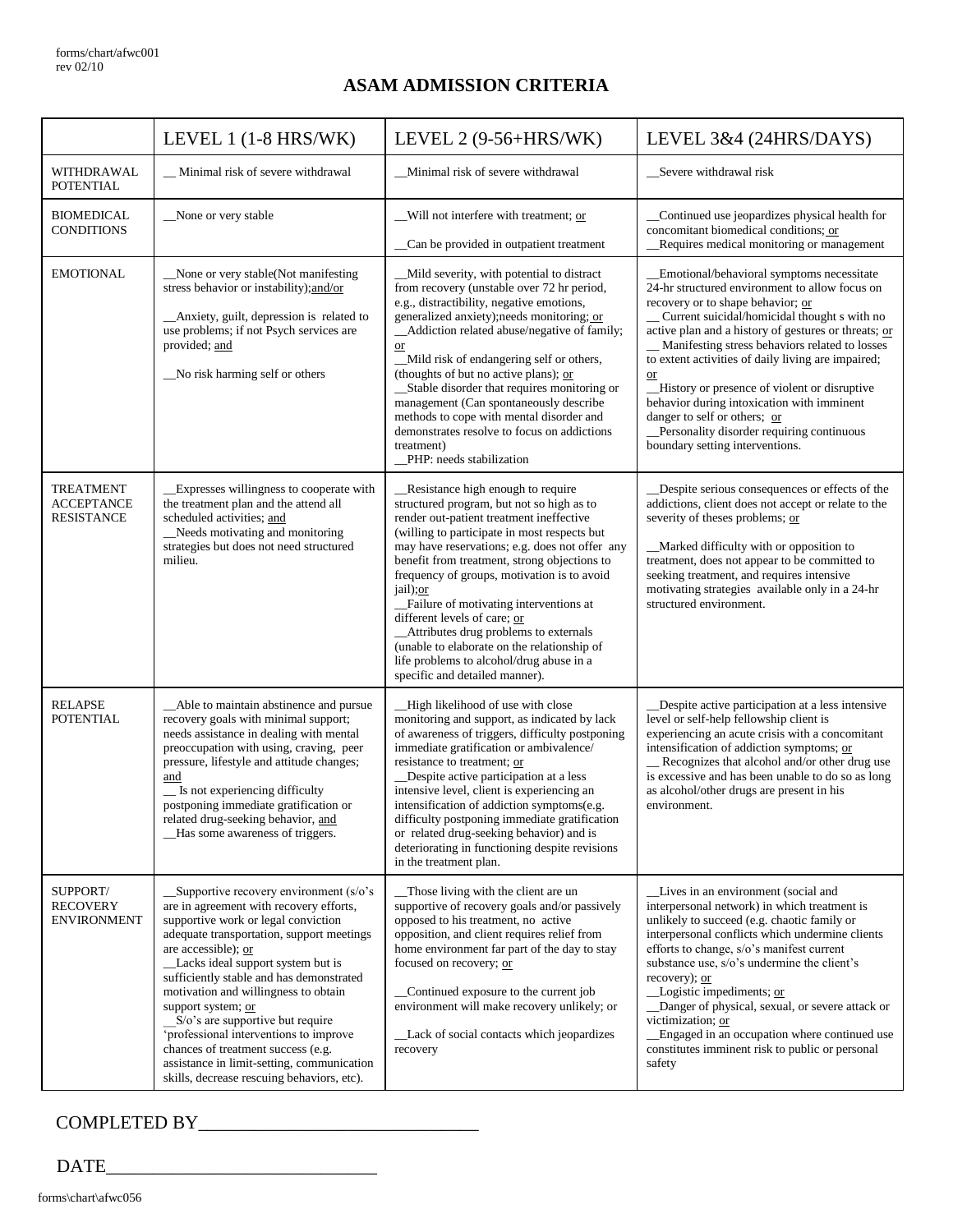# TO WHOM IT MAY CONCERN:

The A. F. Whitsitt Center became a LIMITED SMOKING FACILITY. Smoking is permitted at set times throughout the day. All patients are to surrender all smoking materials (cigarettes, cigars, lighters, matches, etc.) to staff. Possession of tobacco products or paraphernalia is prohibited. Family members and other visitors are to turn over all tobacco products to staff at intake and / or visitation. Family members and visitors are prohibited from giving smoking products to any patient.

Smoking –cessation products are available at drug stores as well as from County Health Departments. Patients may also obtain nicotine patches from the A. F. Whitsitt Center. These products will be treated as prescription medication and must be surrendered to the Admissions Counselor or a staff member upon admission. The A. F. Whitsitt Center medical staff will then administer the nicotine patches as prescribed.

By signing below, each referral acknowledges that the A. F. Whitsitt Center is a LIMITED SMOKING FACILITY and agrees to comply with all program regulations, policy and procedures regarding the use of tobacco while in treatment.

Patient Name Printed

Patient Signature Date

Witness Date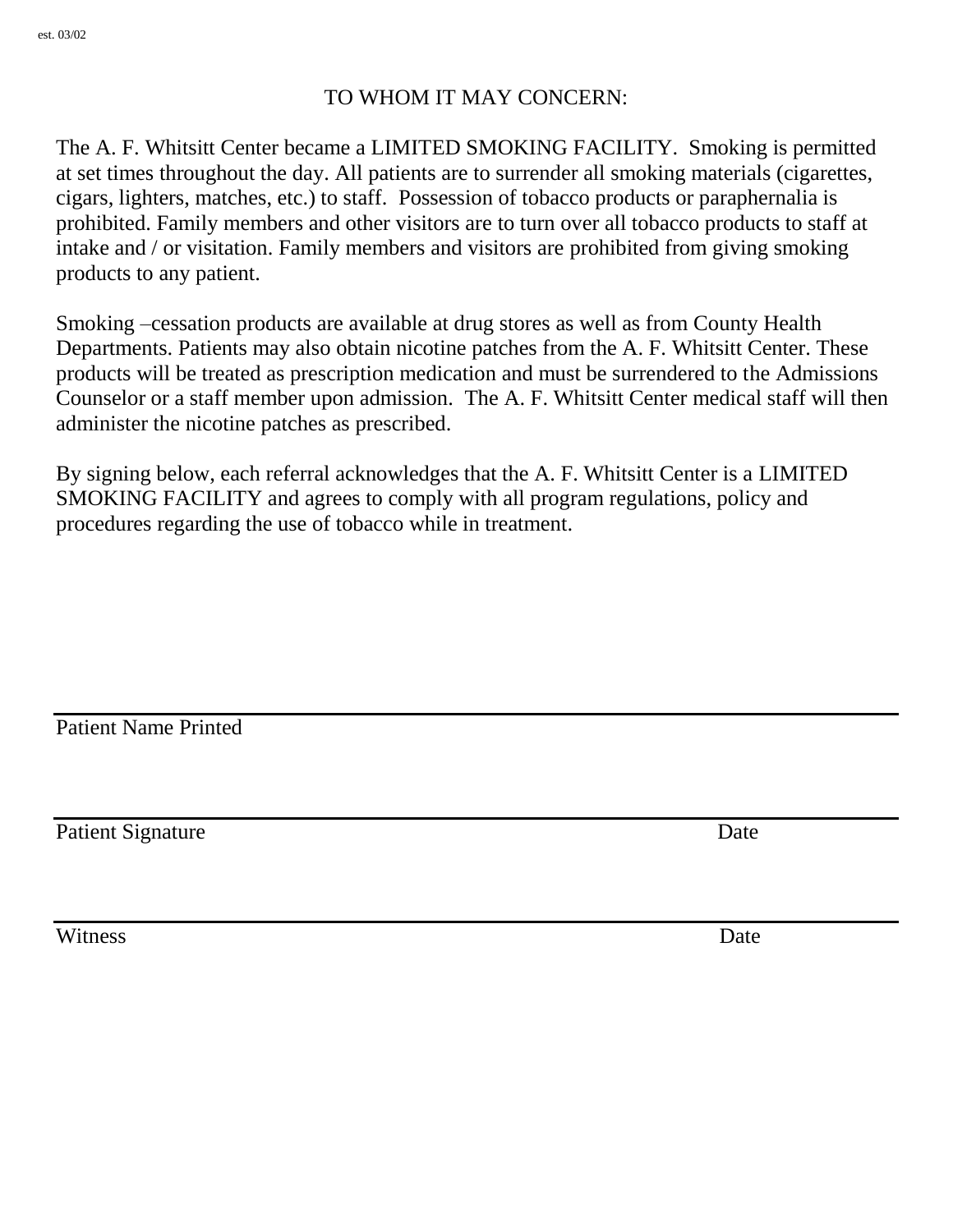#### A.F.WHITSITT CENTER

*300 Scheeler Road, P.O. Box 229, Chestertown. Maryland 21620 Phone: 410-778-6404 Fax: 410-778-7002* 

To: All Referral Sources and Admissions

- From: Admissions Coordinator
- Date: Effective Immediately
- Ref: Proof of Income and Ability to Pay

As part of the admission referral criteria, the Referral Sources are required to provide A.F. Whitsitt with the patient's legal proof of income. When processing a referral request for admission into the A.F. Whitsitt Center Program, the proof of Income is required and must be accompanied with the referral (examples include: previous year's tax returns, w-2 forms, most recent paycheck stub). The proof of income is the patient's responsibility.

To help expedite your admission this letter must be read, reviewed, acknowledged/signed by the patient, signed by the witness and accompanied with the referral application.

Patient's Name:

(printed name)

\_\_\_\_\_\_\_\_\_\_\_\_\_\_\_\_\_\_\_\_\_\_\_\_\_\_\_\_\_\_\_\_\_\_\_\_\_\_\_\_ \_\_\_\_\_\_\_\_\_\_\_\_\_\_\_\_\_\_\_\_\_\_\_

\_\_\_\_\_\_\_\_\_\_\_\_\_\_\_\_\_\_\_\_\_\_\_\_\_\_\_\_\_\_\_\_\_\_\_\_\_\_\_\_ \_\_\_\_\_\_\_\_\_\_\_\_\_\_\_\_\_\_\_\_\_\_\_

The State of Maryland's fees for service at the A.F. Whitsitt Center are based on a sliding scale fee in accordance of their income. The patient acknowledges that if the legal proof of income is not provided at the time of referral or admission, then the patient will be responsible for full daily charges (100%) for their stay or until the proof of income is provided.

Signature of Patient **Date** 

Witness Date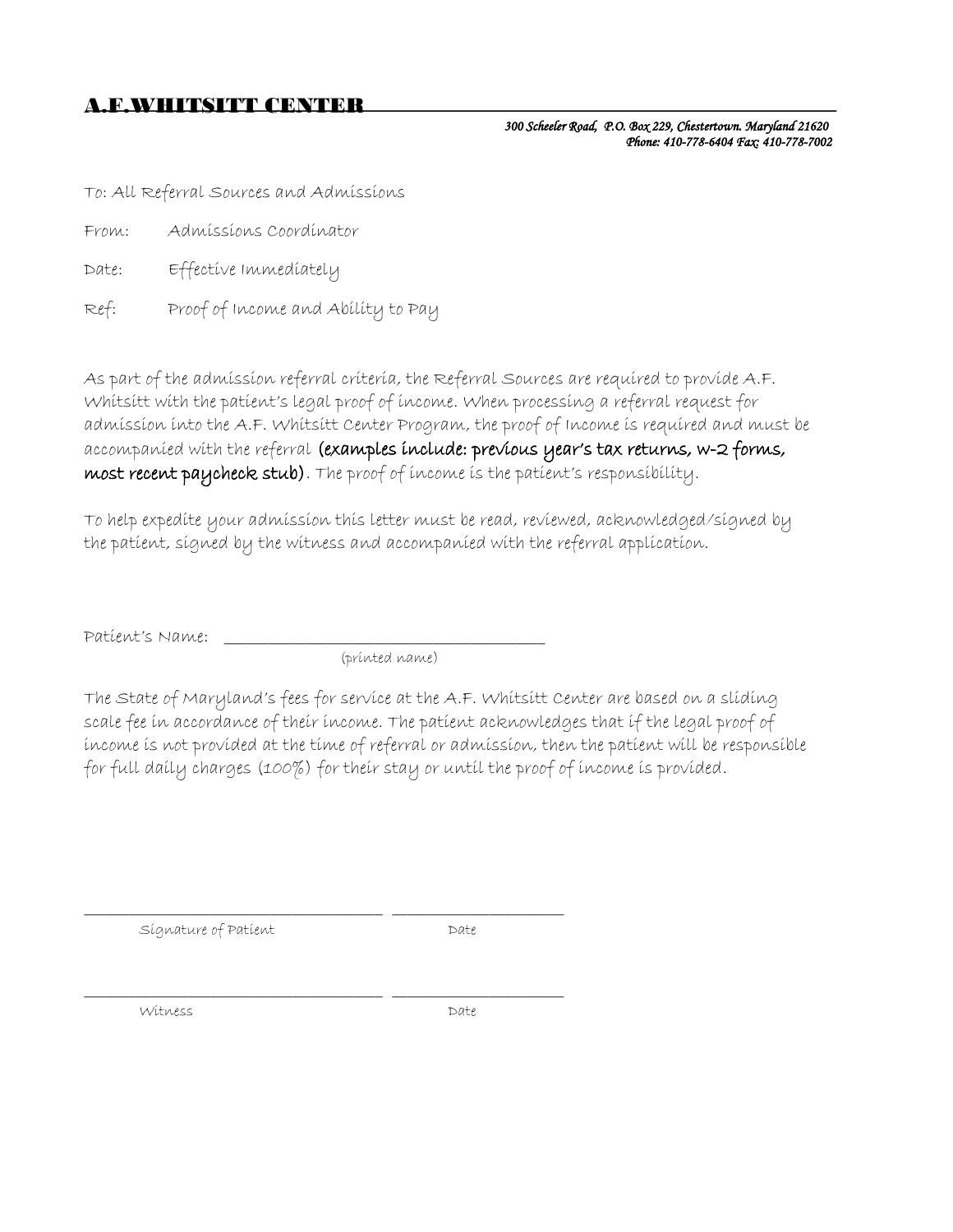# **Information for A. F. Whitsitt Center/Kent County Crisis Beds Patients, Families, Referral Source**

**IMPORTANT: If you have any pending appointments such as; court dates, doctor's appointments, etc. please make other arrangements prior to your stay at A.F. Whitsitt Center. You will not be permitted to leave for these appointments unless prior approval by the Program Director, Clinical Supervisor and Nursing Supervisor. If warranted talk with the Courts/Probation Officers/Attorneys to make them aware that you are here.**

Patient Information can also be found at [www.kenthd.org,](http://www.kenthd.org/) A.F. Whitsitt Center Inpatient Residential.

### **ADMISSION DAY:**

- Please call and speak to the Admissions Coordinator on duty if there is a problem meeting your appointment time (410-778-5047). **Late arrivals may be refused admission or required to reschedule for a later date.**
- Please have a member of your family bring you to the Center**.** They will be asked to remain with you during the first hour or so of the admission process. **Items found to be inappropriate or not on our list will be sent home.**

# **WHAT TO BRING:**

- One bag of clothes (appropriate, proper length and coverage, advertisement/logos displayed must be substance free) **you will be asked to change if attire is inappropriate.** Items to pack: 2 pairs sweat pants, 5 shirts, 5 pants, 5 pairs of socks, 5 sets of undergarments, hat and gloves **(weather appropriate),**  sweater, jacket or hooded sweat shirt. You will be going outside during the day and evening, so outerwear will be necessary. **Please pack all items in** *one* **medium sized suitcase. Excess clothing and prohibited items will be sent home.**
- Bring a comfortable pair of walking shoes, slippers, reading glasses, and other necessary items such as robe, sleepwear and shower shoes.
- One bag of groceries (items must be in original containers)
- Some spending money for extra food at cafeteria and vending machines (Checks cannot be cashed).
- Cigarettes you may smoke outside the building at **designated times only**. You must bring enough cigarettes to last the entirety of your treatment stay or have **additional tobacco products brought to you on visiting day** as the Whitsitt Center does not provide access to these items nor will the agency purchase them for you. Cigarettes/tobacco (8 per day) that will be locked in Nurses' Station
- Envelopes and stamps/pen and notebook
- Some money for co-pay on medications
- Only current prescription medications (only medicine necessary for your health will be given to you during your treatment). Bring a 30- day supply of all medications. Failure to bring these medications could result in denial of your admission as the A. F. Whitsitt Center will not be held responsible for the cost of said medications. **Any narcotic or other mood- altering prescription drug found in your belongings during admission and is not prescribed to you will be disposed of.**
- **Extra towels and wash cloths are suggested**. The unit linens (towels, twin bed sheets, blankets, pillow case) are provided and will be exchanged weekly. For your personal comfort you may bring one (1) new pillow still in store bought plastic. **Please no stuffed animals or blankets**.
- Please bring your own toiletry articles such as a toothbrush, toothpaste, shampoo, soap, deodorant, etc. **Do not bring any items containing alcohol**. **Do not bring more than one of each. Excess will be sent home.**
- Novels, magazines, puzzle books, crossword, motivation books or spiritual books are allowed and will be viewed by staff to see if appropriate for use.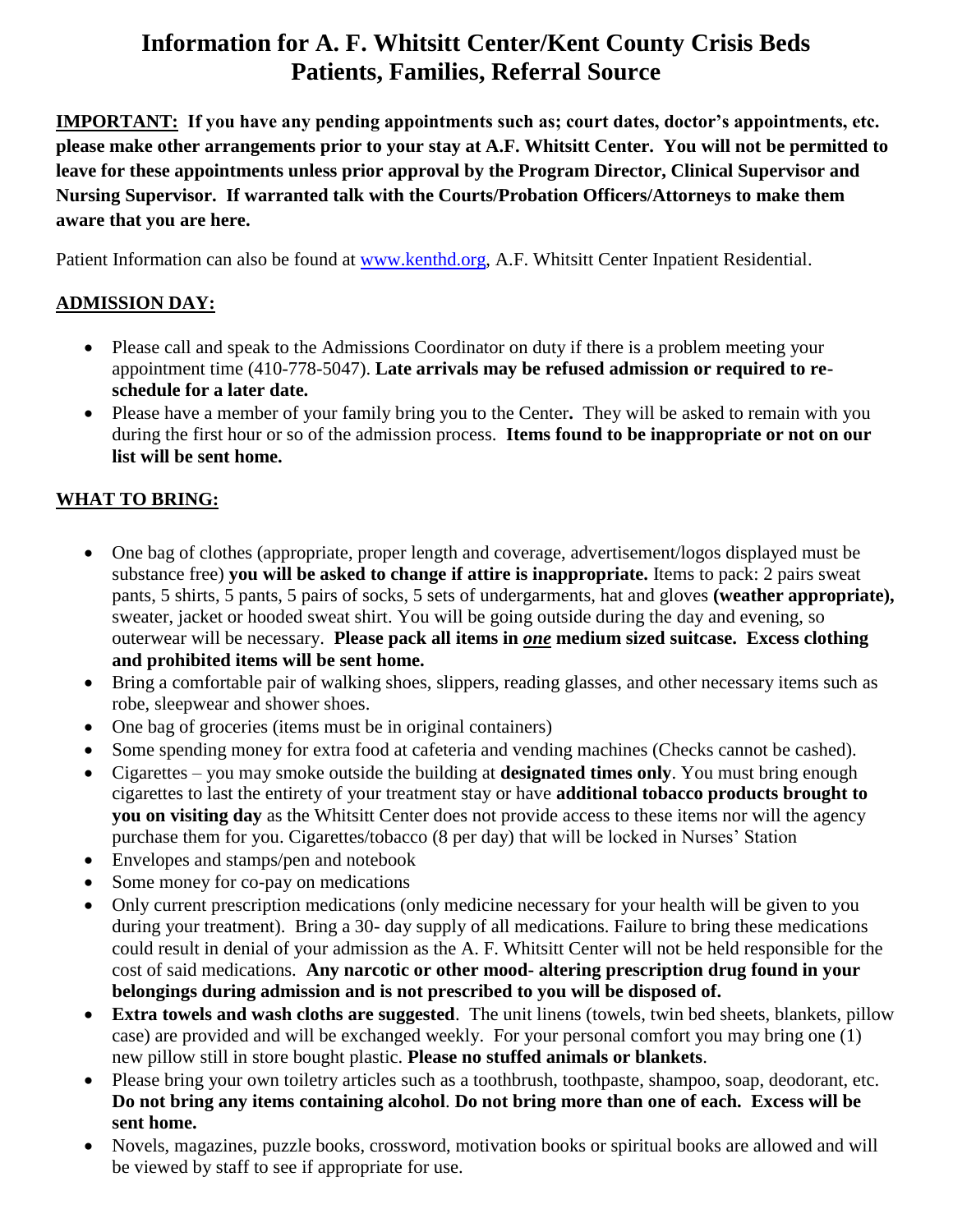- Some food items (perishable or non-perishable) will be allowed as long as it is in original **unopened container.** We would prefer unopened plastic containers.
- Alarm clocks only, no clock radios. **No personal electronics devices. (See Contraband Listing)**
- The washer dispenses laundry detergent and bleach as needed. Each patient is expected to do his/her own laundry. A washer and dryer are available on the Wing (no charge). **Please do not bring laundry supplies.**
- The A.F. Whitsitt Center will not be responsible for patient's personal belongings. Valuables may be turned in to staff for safe keeping. Any discharged patient leaving belongings at the Whitsitt Center need to claim them within five (5) days. **If they are not claimed, the belongings will be given to charity, no exceptions!**

#### **FINANCIAL RESPONSIBILITIES:**

- Proof of income (pay stub, W-2, Income Tax Forms), **Failure to do so will result in being charged 100% rate until proof of income is obtained.**
- A copy of insurance card if you have one (If pre-certification is required, please let us know immediately).
- Copy of driver's license or photo ID.
- Patients under 21 must complete EPSDT Form. *Admission may be denied if all information is not received.*

#### **SMOKING:**

- There are several smoke breaks given in a day
- If a patient is caught smoking outside of the designated times and location their privilege will be suspended. There will be graduated sanctions for violations that could lead to a therapeutic discharge
- If a patient has an excuse from staff to not attend class then they will be allowed to smoke, if the patient does not have an excuse and does not attend class, the patient's smoke break may be revoked for one time break

#### **PHONE CALLS:**

- All patients are permitted to make two five-minute personal phone calls per week during regularly scheduled times.
- Other calls made need to have prior approval by your counselor

# **MAIL**

- Patients are free to receive and send uncensored mail. Packages and/or large envelopes must be opened in the presence of staff. **Please tell your loved ones to put your name on all mailed items.**
- Mail can be sent to the patient at:

Patient's name A. F. W. C. 300 Scheeler Rd. P.O. Box 229 Chestertown, MD 21620

 Patients are required to bring their own stamps and envelopes as the A. F. Whitsitt Center does not provide them.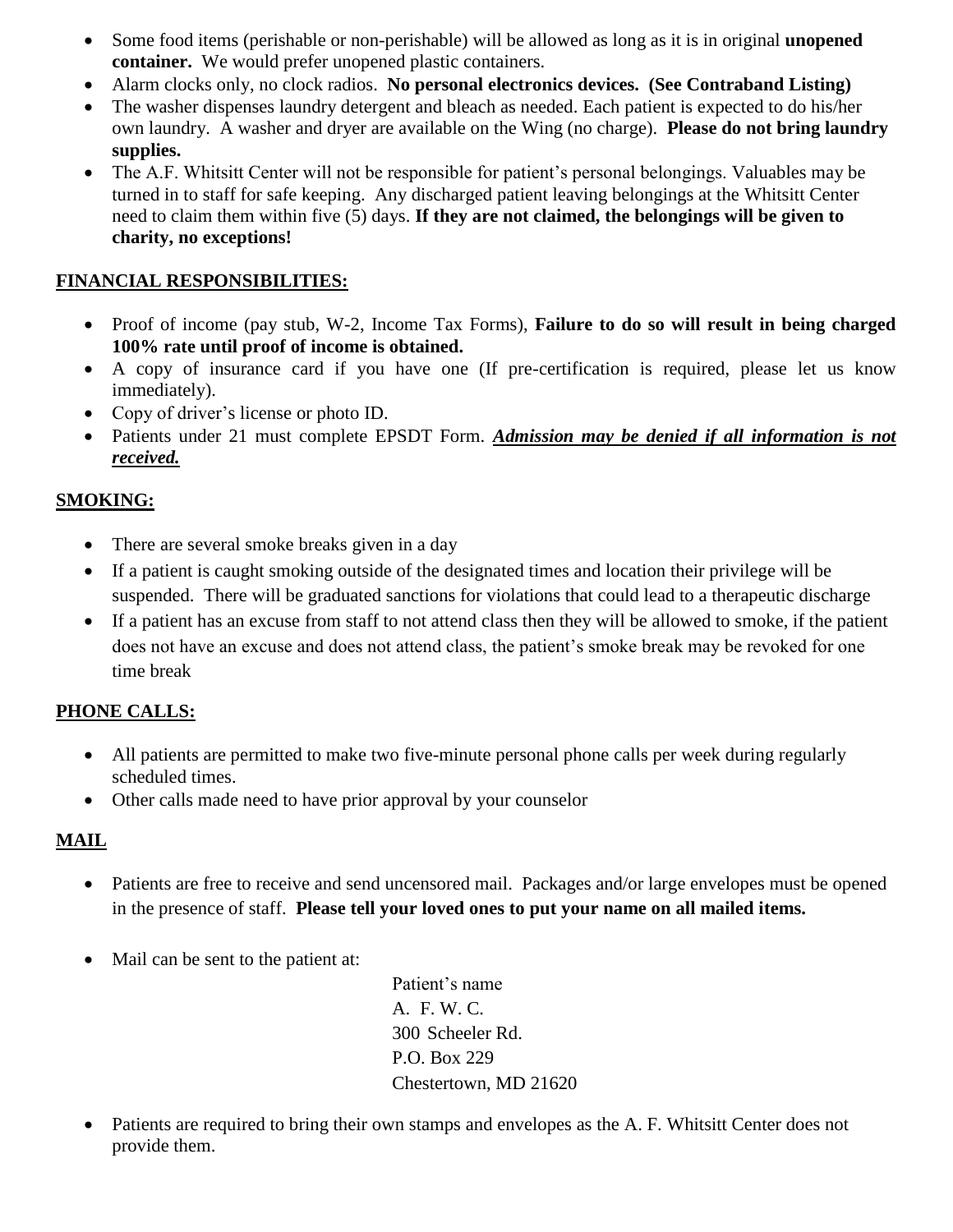#### **CENTER RULES**

- In order to maintain a safe, clean, and pleasant atmosphere, each patient is assigned various household tasks which are to be completed as described.
- To help maintain the usefulness of the furniture on the unit, patients are to keep their feet off of the chairs, couches, and/or tables. PLEASE DO NOT SIT ON TABLES.
- The Center reserves the right to alter or suspend an individual's attendance at meetings either inside or outside the facility for clinically appropriate reasons.
- When setting the rooms up for the Stages of Change process group, chairs are to be in a circle to facilitate group interaction.
- Television use: Times are posted in the areas of use.

#### **MEDICATIONS:**

- Patients who are taking prescribed medication(s) please have the family member bring it with the patient and give to the Nurse during the admission process. DO NOT give the medication to the patient. This includes all over the counter medications. This is extremely important for proper medication management.
- Patient must have a 30-day supply with him/her upon admission. Admission will be denied if patient fails to bring their prescribed medication(s) with them as the Whitsitt Center will be held responsible for the said costs of medications.
- Vitamins are given daily at 6:00 P.M. Other medications are administered as ordered. Patients are to be on time to receive vitamins/medications.
- Nicotine patches are considered medication and should be given to the Nurse. This is important for proper medication management. Ask staff for details.

#### **FOOD:**

- In an effort to prevent disease and infestation of bugs, open food and beverage items must be kept in the activity wing. Sealed food items must be in original containers and may be kept in the patient rooms.
- No punch is to be prepared unless from a store-bought mix.
- Fast food may be brought in by visitors for consumption during weekend visitation hours only. Fast food is not to be brought in at any other time.
- No fountain sodas or open containers will be permitted.
- Food stored in refrigerators must be labeled and dated.
- Food more than 7 days old or unlabeled will be thrown away.

#### **FEDERAL CONFIDENTIALITY LAWS:**

- Please be aware that **Federal Confidentiality Laws** prohibit the A. F. Whitsitt Center from releasing information about a patient without written permission to do so.
- It is expected that each person's right to confidential treatment will be respected by other patients. Violations of others confidentiality could lead to discharge.

#### **VISITING HOURS/FAMILY GROUP SESSIONS:**

Visitations allowed on the  $2<sup>nd</sup>$  Saturday after admission from 12:45 until 4:00. A family program is held from 1:00 pm. – 2:00 p.m. on visiting days*. Please be at the A. F. Whitsitt Center no later than 12:45 P.M. Once Family Group has left the front of the building, you will not be able to attend.*

Participation in this program is mandatory for anyone who wishes to visit a patient in our program.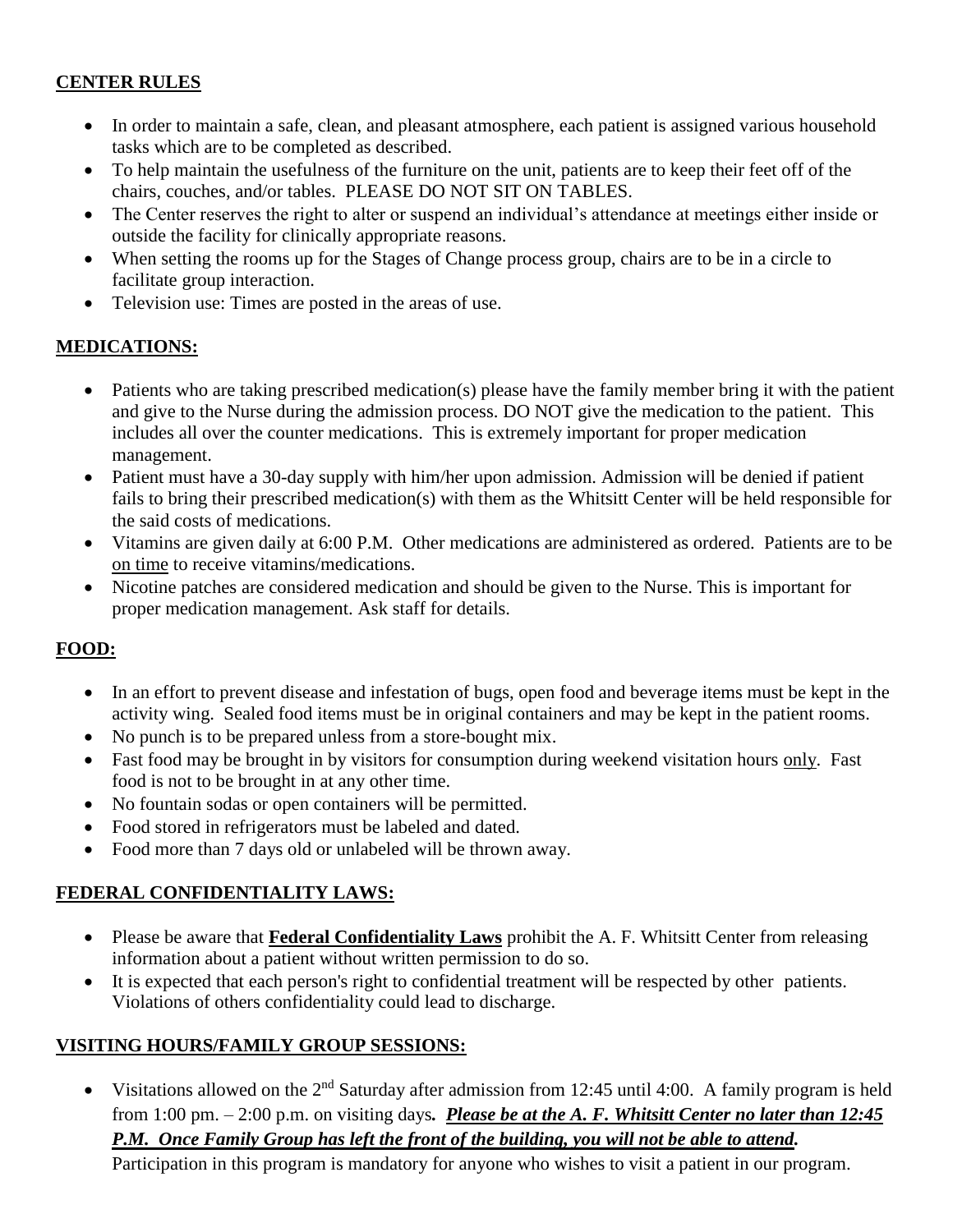- Each patient is permitted to have two adult visitors and children of patient. Adults are considered anyone 13 and older.
- Visitors *must* leave cigarettes, purses, tote bags, pagers, cell phones, cameras, etc. locked in their vehicles before coming to visit. Strollers and diaper bags will be searched. This is for the protection of all visitors and our patients and to adhere to Federal Confidentiality Laws.
- *If someone is suspected of being under the influence of alcohol/drugs* they will be asked to leave the premises and future visitation rights will be suspended.
- *Only one grocery sized bag of items may be brought in at the time of visitation*. If additional bags or items are brought in they will not be permitted. You must take these things back to your car.
- If you are caught smuggling items in your future visiting privileges will be revoked*.*
- *There is no smoking during visiting hours*. Visitors violating this policy will be asked to leave.
- Please comply with the program's rules

# **DAY OF DISCHARGE:**

- Patients are responsible for returning any property of the unit, after use and/or prior to discharge (i.e. linens, books). Any lost books will be charged directly to *you* and payment will be collected on the day of your discharge.
- For optimum recovery, unless you go to a half-way house, it is our policy to refer our patients back to their referring county for aftercare. This is not an option. It is a requirement and part of our treatment recommendations. In the event you do not go back to the referring county, you must call your referring agency to notify such before your discharge.
- On the scheduled date of discharge, patients may leave the Center **NO EARLIER than 9:30 A.M.**

# **WHAT CAN FAMILIES DO?**

- Patients are not the only ones who are suffering from the influences of substance abuse, families also are affected.
- Attend Al or Nar Anon meetings, work the program, get a sponsor, ask your local health department where these meetings are located
- Attend family visitation on Saturdays
- Request a family meeting with a counselor and the patient
- Take it one day at a time, talk about your anger/resentments/feelings, take suggestions
- If there is a true emergency please call the nurses' station at 410-778-6404 ex 3259

# **ATTEMPTS TO LEAVE:**

- Recovery is hard, so it is understood when change becomes overwhelming and patients want to leave before the expected discharge date
- Staff is available to assist the patient in overcoming this challenge
- If the patient still wants to leave they can make one phone and will be given 15 minutes to pack their belongings and be escorted off the premises.
- Families, please encourage your loved one to stay and talk with staff.
- If the patient should leave against medical advice/therapeutic discharge they will not be allowed to be re-admitted for approximately six months

| <b>Reviewed</b> |                        |                                                                           |             |       |       |  |  |  |  |  |
|-----------------|------------------------|---------------------------------------------------------------------------|-------------|-------|-------|--|--|--|--|--|
| <b>Revised</b>  | 110<br>τn<br><u>. </u> | 0/10<br>$\overline{a}$<br>the contract of the contract of the contract of | 710<br>6/12 | 10/13 | 10/15 |  |  |  |  |  |